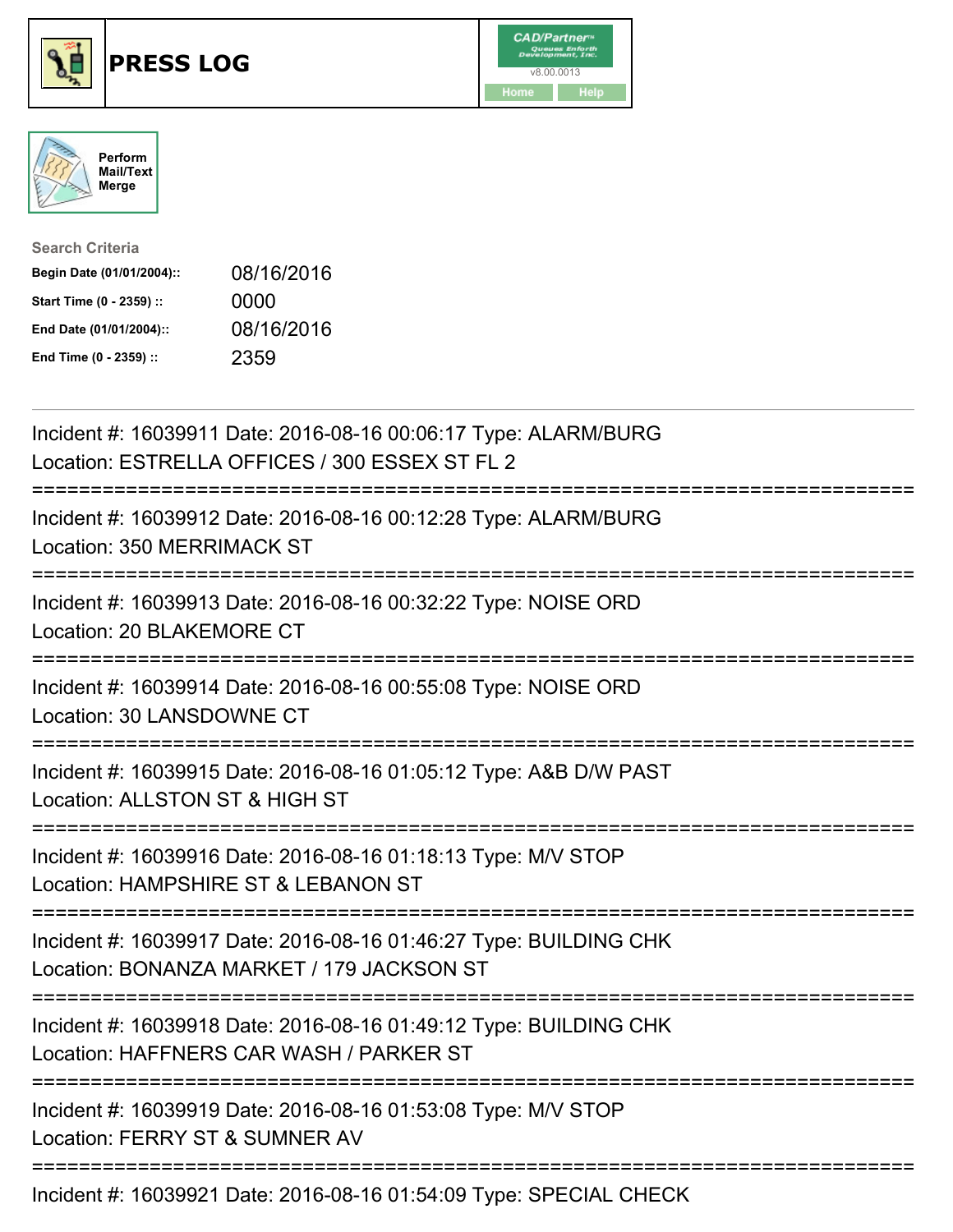Location: MELROSE & THROTON

=========================================================================== Incident #: 16039920 Date: 2016-08-16 01:54:55 Type: M/V STOP Location: 300 HAMPSHIRE ST =========================================================================== Incident #: 16039922 Date: 2016-08-16 01:58:39 Type: BUILDING CHK Location: HAFFNERS GAS STATION / 194 S BROADWAY =========================================================================== Incident #: 16039923 Date: 2016-08-16 01:59:38 Type: BUILDING CHK Location: HAFFNERS GAS STATION / 469 HAVERHILL ST =========================================================================== Incident #: 16039924 Date: 2016-08-16 02:02:12 Type: BUILDING CHK Location: 373 BROADWAY =========================================================================== Incident #: 16039925 Date: 2016-08-16 02:07:44 Type: SUS PERS/MV Location: SPEEDWAY / null =========================================================================== Incident #: 16039926 Date: 2016-08-16 02:09:03 Type: M/V STOP Location: 85 MANCHESTER ST =========================================================================== Incident #: 16039927 Date: 2016-08-16 02:16:58 Type: BUILDING CHK Location: HAFFNERS GAS STATION / 262 LAWRENCE ST =========================================================================== Incident #: 16039928 Date: 2016-08-16 02:20:19 Type: M/V STOP Location: HAMPSHIRE ST & HAVERHILL ST =========================================================================== Incident #: 16039929 Date: 2016-08-16 02:21:03 Type: TOW OF M/V Location: 193 OSGOOD ST =========================================================================== Incident #: 16039930 Date: 2016-08-16 02:30:15 Type: BUILDING CHK Location: 678 HAVERHILL ST =========================================================================== Incident #: 16039931 Date: 2016-08-16 02:32:44 Type: TOW/REPOSSED Location: 60 KINGSTON ST =========================================================================== Incident #: 16039932 Date: 2016-08-16 02:34:56 Type: TOW/REPOSSED Location: 55 HANCOCK ST =========================================================================== Incident #: 16039933 Date: 2016-08-16 02:41:56 Type: M/V STOP Location: GREENWOOD ST & LOWELL ST =========================================================================== Incident #: 16039934 Date: 2016-08-16 02:44:46 Type: BUILDING CHK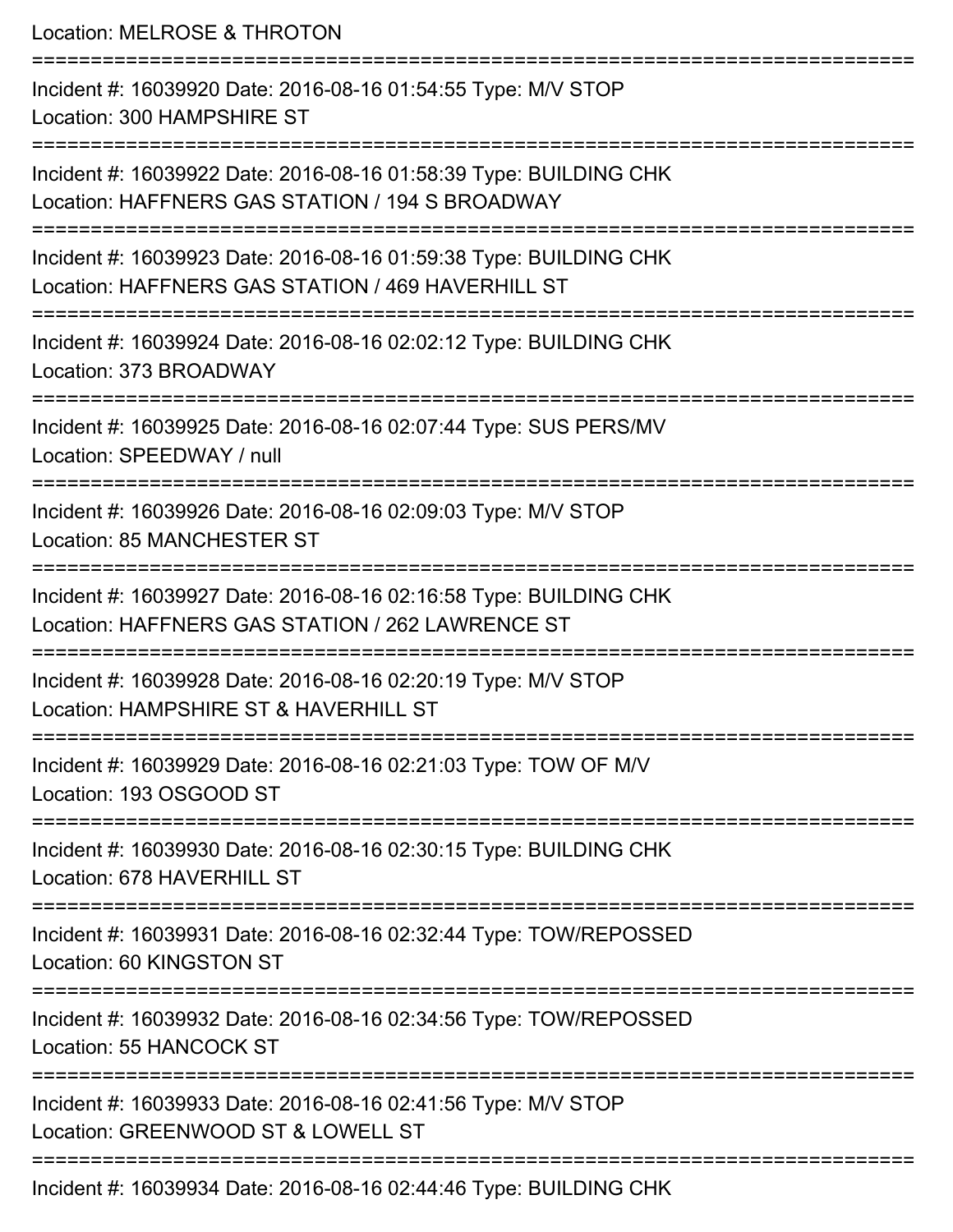| Incident #: 16039935 Date: 2016-08-16 02:50:12 Type: BUILDING CHK<br>Location: CITY MART / 576 HAVERHILL ST             |
|-------------------------------------------------------------------------------------------------------------------------|
| Incident #: 16039936 Date: 2016-08-16 02:53:50 Type: M/V STOP<br>Location: CANAL ST & UNION ST                          |
| Incident #: 16039937 Date: 2016-08-16 02:59:42 Type: A&B PAST<br>Location: S UNION ST & SALEM ST                        |
| Incident #: 16039938 Date: 2016-08-16 03:24:27 Type: BUILDING CHK<br>Location: 775 ESSEX ST                             |
| Incident #: 16039939 Date: 2016-08-16 03:29:30 Type: BUILDING CHK<br>Location: GRAINGER / 121 MARSTON ST                |
| :=================<br>Incident #: 16039940 Date: 2016-08-16 03:32:13 Type: M/V STOP<br>Location: 330 HAVERHILL ST       |
| Incident #: 16039941 Date: 2016-08-16 03:48:42 Type: BUILDING CHK<br>Location: 304 JACKSON ST                           |
| Incident #: 16039942 Date: 2016-08-16 03:51:17 Type: M/V STOP<br>Location: JACKSON ST & PARK ST                         |
| Incident #: 16039943 Date: 2016-08-16 03:52:58 Type: BUILDING CHK<br>Location: FRIENDLYS RESTAURANT / 227 WINTHROP AV   |
| Incident #: 16039944 Date: 2016-08-16 04:36:20 Type: SPECIAL CHECK<br>Location: HAFFNERS GAS STATION / 262 LAWRENCE ST  |
| Incident #: 16039945 Date: 2016-08-16 04:37:21 Type: SPECIAL CHECK<br>Location: 69 PARKER ST                            |
| Incident #: 16039946 Date: 2016-08-16 04:38:43 Type: SPECIAL CHECK<br>Location: HAFFNERS GAS STATION / 194 S BROADWAY   |
| Incident #: 16039947 Date: 2016-08-16 04:40:23 Type: SPECIAL CHECK<br>Location: HAFFNERS GAS STATION / 469 HAVERHILL ST |
| Incident #: 16039948 Date: 2016-08-16 05:09:17 Type: INVESTIGATION<br><b>DIALIMANID AT A AALIAAL</b>                    |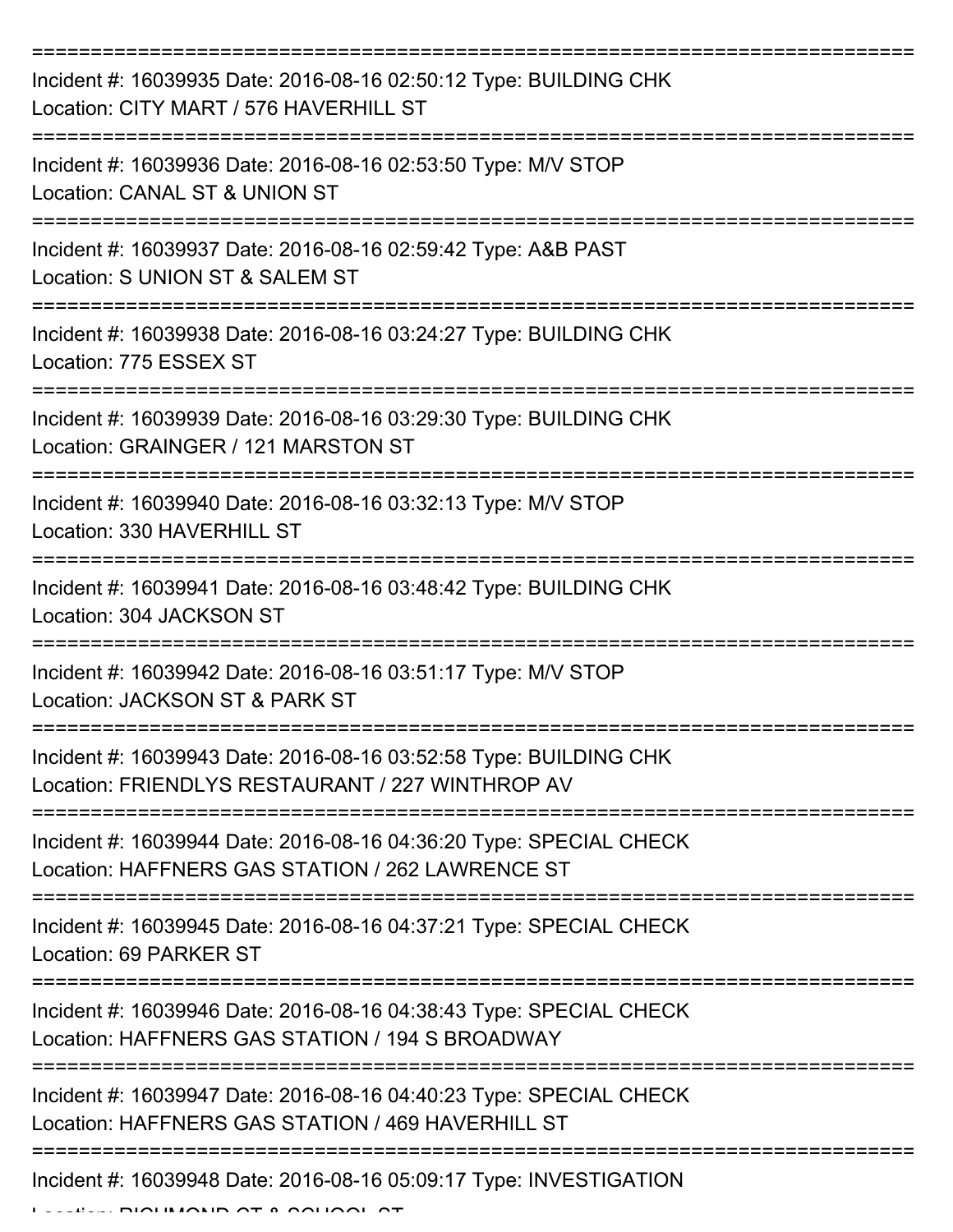| Incident #: 16039949 Date: 2016-08-16 05:52:08 Type: ALARM/BURG<br>Location: 135 BUTLER ST                     |
|----------------------------------------------------------------------------------------------------------------|
| Incident #: 16039950 Date: 2016-08-16 06:26:59 Type: M/V STOP<br>Location: DURSO AV & WINTHROP AV              |
| Incident #: 16039951 Date: 2016-08-16 06:41:15 Type: ESCORT<br>Location: 169 HAVERHILL ST                      |
| Incident #: 16039952 Date: 2016-08-16 06:49:51 Type: M/V STOP<br>Location: BROOKFIELD ST & EASTON ST           |
| Incident #: 16039953 Date: 2016-08-16 06:51:11 Type: SUS PERS/MV<br>Location: 101 AMESBURY ST                  |
| Incident #: 16039954 Date: 2016-08-16 07:07:35 Type: M/V STOP<br>Location: ROWE ST<br>------------------------ |
| Incident #: 16039955 Date: 2016-08-16 07:12:25 Type: ASSSIT AMBULANC<br>Location: 26 MARKET ST FL 2            |
| Incident #: 16039956 Date: 2016-08-16 07:19:48 Type: M/V STOP<br>Location: COMMONWEALTH DR & MARSTON ST        |
| Incident #: 16039957 Date: 2016-08-16 07:24:52 Type: M/V STOP<br>Location: HAMPSHIRE ST & METHUEN ST           |
| Incident #: 16039958 Date: 2016-08-16 07:40:54 Type: PARK & WALK<br>Location: 0 BROADWAY                       |
| Incident #: 16039959 Date: 2016-08-16 07:48:19 Type: CLOSE STREET<br>Location: BOXFORD ST & S UNION ST         |
| Incident #: 16039960 Date: 2016-08-16 07:51:03 Type: M/V STOP<br>Location: APPLETON ST & METHUEN ST            |
| Incident #: 16039961 Date: 2016-08-16 07:53:38 Type: M/V STOP<br>Location: BRADFORD ST & FRANKLIN ST           |
| Incident #: 16039962 Date: 2016-08-16 08:31:14 Type: ALARMS                                                    |

Location: 179 OSGOOD ST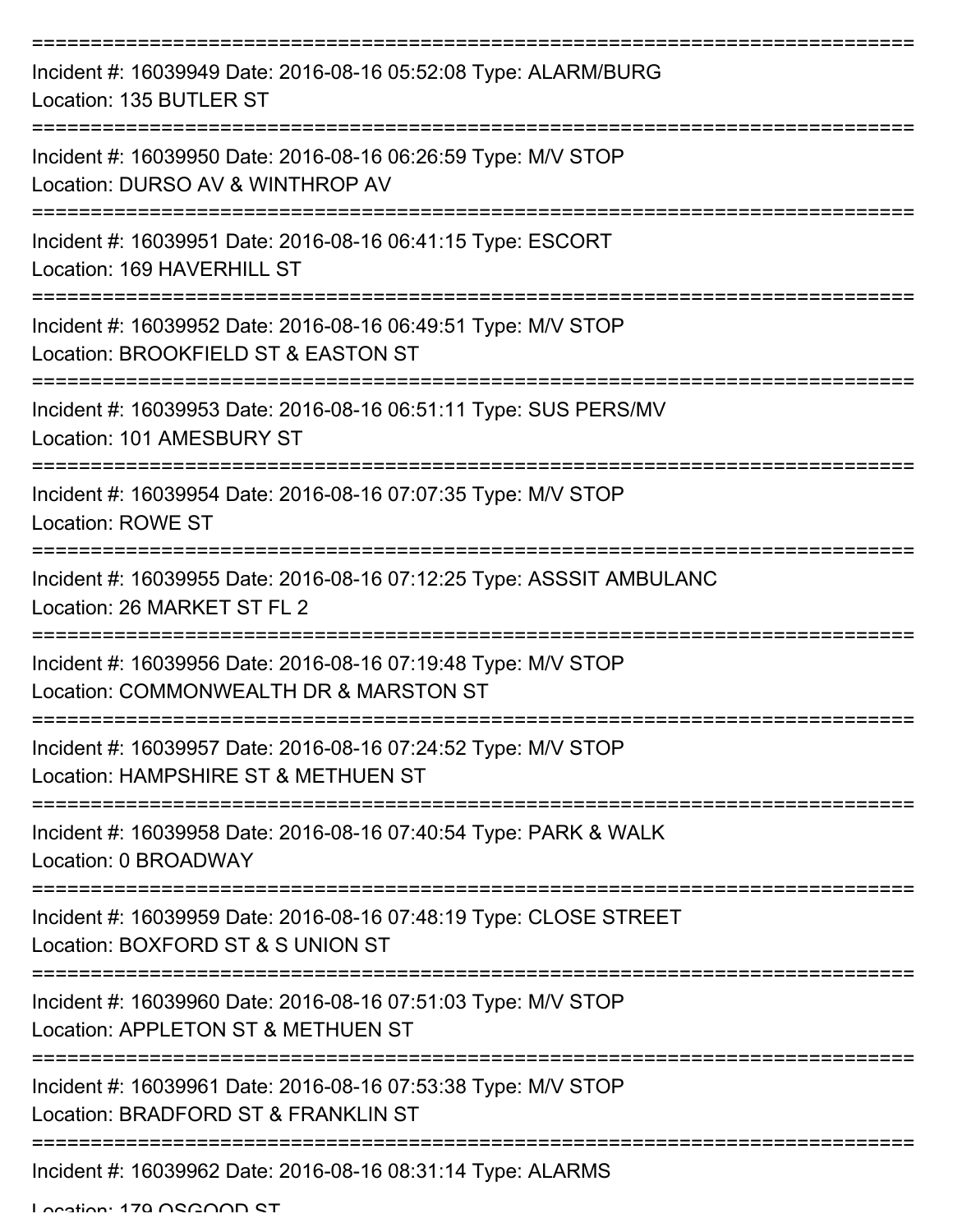| Incident #: 16039963 Date: 2016-08-16 08:52:42 Type: CLOSE STREET<br>Location: BRADFORD ST & FRANKLIN ST  |
|-----------------------------------------------------------------------------------------------------------|
| Incident #: 16039964 Date: 2016-08-16 09:01:34 Type: HIT & RUN M/V<br>Location: HAVERHILL ST & JACKSON ST |
| Incident #: 16039965 Date: 2016-08-16 09:07:39 Type: PARK & WALK<br>Location: BRADFORD ST & BROADWAY      |
| Incident #: 16039966 Date: 2016-08-16 09:22:55 Type: M/V STOP<br>Location: AMESBURY ST & CANAL ST         |
| Incident #: 16039967 Date: 2016-08-16 09:23:55 Type: M/V STOP<br>Location: MERRIMACK ST & PARKER ST       |
| Incident #: 16039968 Date: 2016-08-16 09:33:47 Type: LARCENY/PAST<br>Location: 252 PROSPECT ST            |
| Incident #: 16039969 Date: 2016-08-16 09:39:35 Type: CK WELL BEING<br>Location: 77 S UNION ST             |
| Incident #: 16039970 Date: 2016-08-16 10:05:18 Type: ALARM/BURG<br>Location: LEDAY RESD / 5 CUSTER ST     |
| Incident #: 16039971 Date: 2016-08-16 10:07:02 Type: A&B D/W PAST<br>Location: 1 GENERAL ST               |
| Incident #: 16039972 Date: 2016-08-16 10:09:34 Type: NOTIFICATION<br>Location: 205 S UNION ST #APT 3R     |
| Incident #: 16039973 Date: 2016-08-16 10:10:55 Type: M/V STOP<br>Location: METHUEN ST & MILL ST           |
| Incident #: 16039974 Date: 2016-08-16 10:11:30 Type: PARK & WALK<br>Location: BRADFORD ST & BROADWAY      |
| Incident #: 16039975 Date: 2016-08-16 10:13:55 Type: NOTIFICATION<br>Location: 227 WALNUT ST FL 1         |
| Incident #: 16039976 Date: 2016-08-16 10:23:48 Type: WARRANT SERVE                                        |

Location: 370 BROADWAY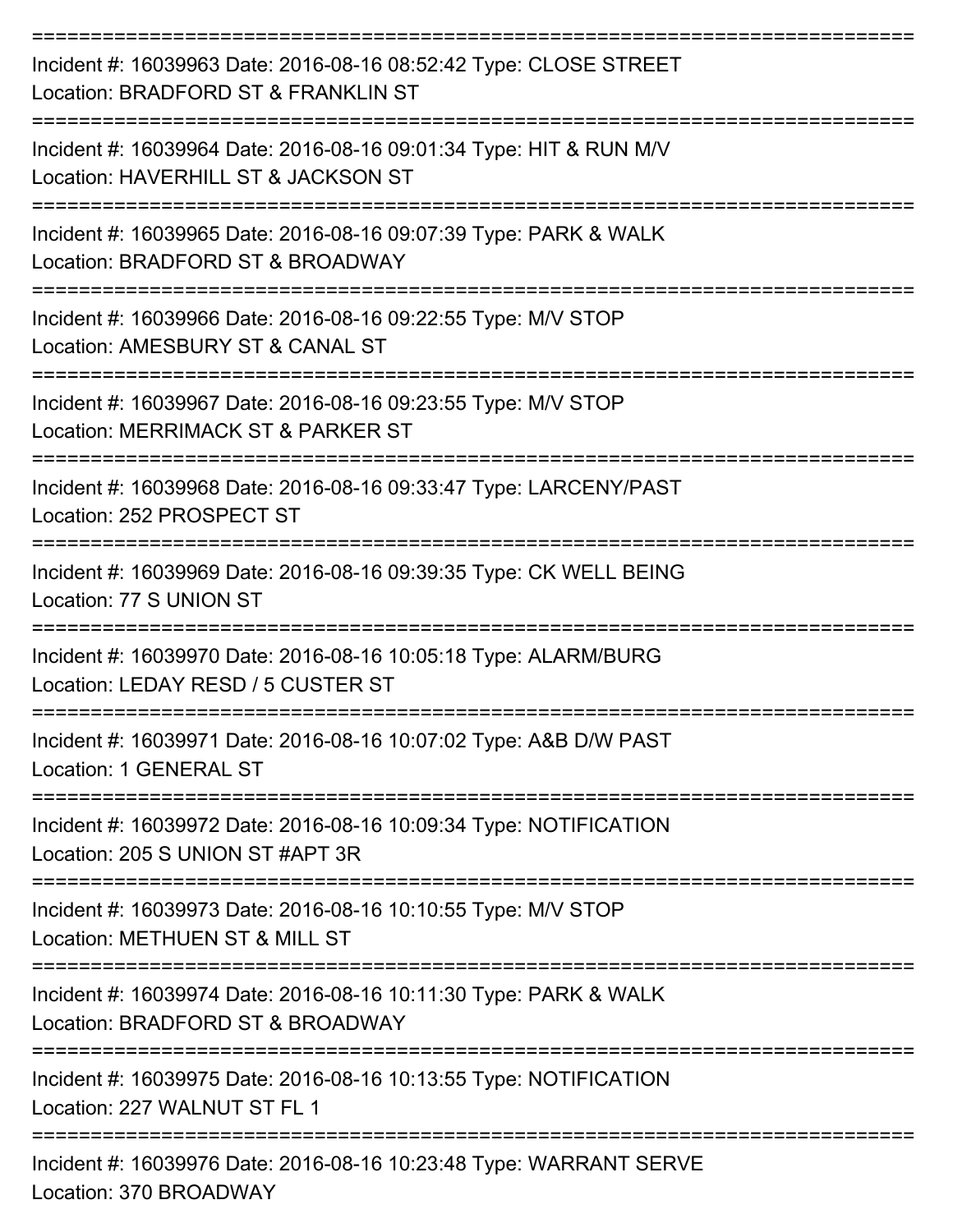| Incident #: 16039977 Date: 2016-08-16 10:35:35 Type: SELECTIVE ENF<br>Location: MARKET ST & S UNION ST                                   |
|------------------------------------------------------------------------------------------------------------------------------------------|
| Incident #: 16039978 Date: 2016-08-16 10:36:39 Type: CK WELL BEING<br>Location: 178 BERKELEY ST                                          |
| Incident #: 16039979 Date: 2016-08-16 10:42:15 Type: M/V STOP<br>Location: AMES ST & LOWELL ST                                           |
| Incident #: 16039980 Date: 2016-08-16 10:44:13 Type: 209A/SERVE<br>Location: 364 LAWRENCE ST                                             |
| Incident #: 16039981 Date: 2016-08-16 10:44:39 Type: INVESTIGATION<br>Location: ABBOTT ST & S UNION ST                                   |
| :================<br>================<br>Incident #: 16039983 Date: 2016-08-16 10:52:35 Type: LOST PROPERTY<br>Location: 31 TEWKSBURY ST |
| ====================<br>Incident #: 16039982 Date: 2016-08-16 10:54:12 Type: COURT DOC SERVE<br>Location: 20 WILMOT ST                   |
| Incident #: 16039984 Date: 2016-08-16 10:58:26 Type: PARK & WALK<br>Location: BRADFORD ST & BROADWAY                                     |
| Incident #: 16039985 Date: 2016-08-16 10:58:44 Type: SELECTIVE ENF<br>Location: MARKET ST & S UNION ST                                   |
| Incident #: 16039986 Date: 2016-08-16 10:59:20 Type: M/V STOP<br>Location: BROADWAY & TREMONT ST                                         |
| Incident #: 16039987 Date: 2016-08-16 10:59:55 Type: WARRANT SERVE<br>Location: 77 S UNION ST                                            |
| Incident #: 16039988 Date: 2016-08-16 11:06:56 Type: DRUG VIO<br>Location: ESSEX ST & RIVERSIDE DR                                       |
| Incident #: 16039989 Date: 2016-08-16 11:08:11 Type: COURT DOC SERVE<br>Location: 219 WALNUT ST                                          |
| Incident #: 16039990 Date: 2016-08-16 11:08:37 Type: M/V STOP<br>Location: BROADWAY & COMMON ST                                          |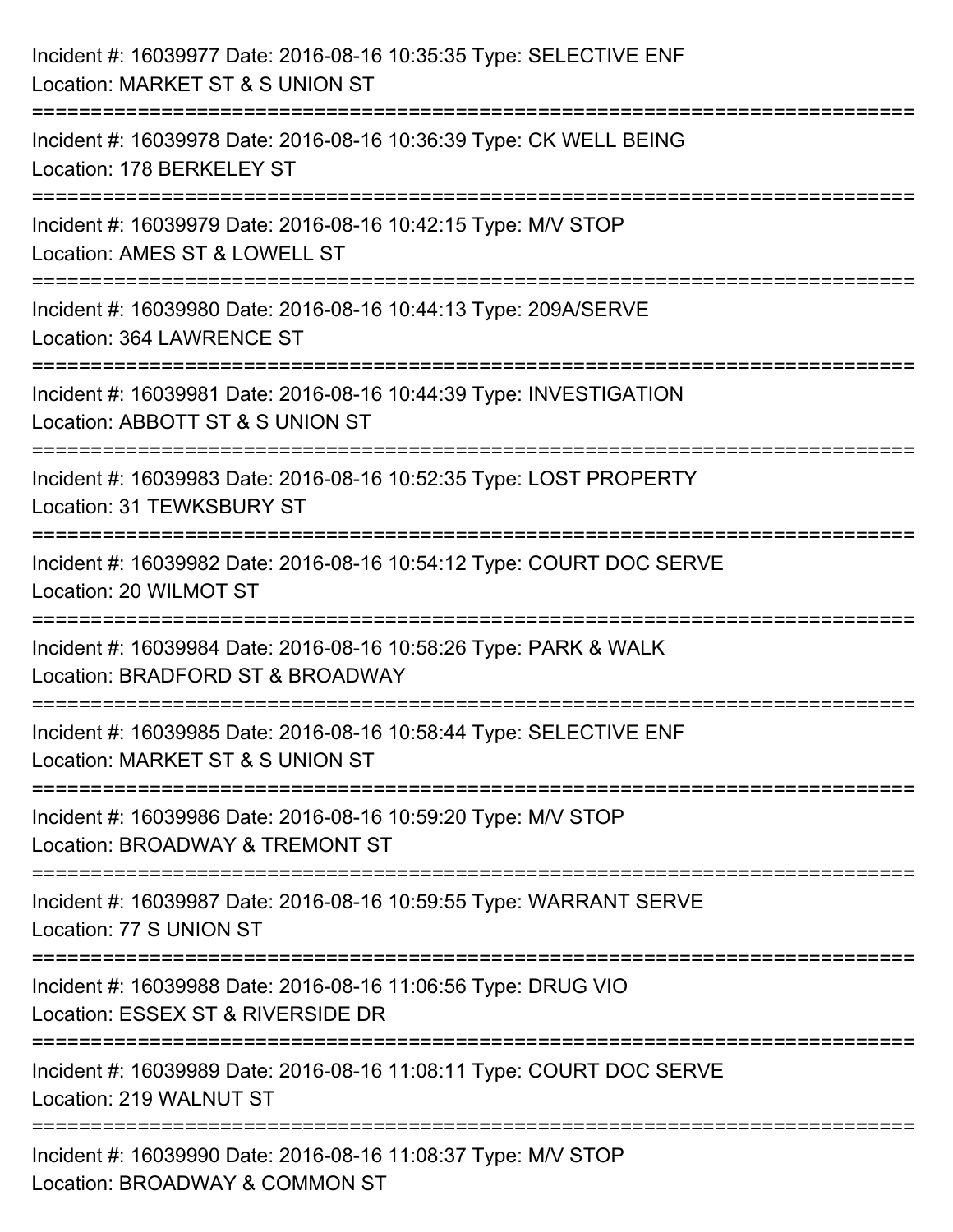| Incident #: 16039991 Date: 2016-08-16 11:10:56 Type: DRUG VIO<br>Location: 50 BROADWAY                                              |
|-------------------------------------------------------------------------------------------------------------------------------------|
| Incident #: 16039992 Date: 2016-08-16 11:11:23 Type: WARRANT SERVE<br>Location: CHESTNUT ST & LAWRENCE ST                           |
| Incident #: 16039993 Date: 2016-08-16 11:13:32 Type: M/V STOP<br>Location: BROADWAY & COMMON ST<br>:=============================== |
| Incident #: 16039994 Date: 2016-08-16 11:15:16 Type: M/V STOP<br>Location: BRADFORD ST & BROADWAY                                   |
| Incident #: 16039995 Date: 2016-08-16 11:18:33 Type: M/V STOP<br>Location: 5NVT40 / 372 PARK ST                                     |
| Incident #: 16039996 Date: 2016-08-16 11:25:27 Type: WARRANT SERVE<br>Location: ERVING AV & MYRTLE CT                               |
| Incident #: 16039997 Date: 2016-08-16 11:28:21 Type: M/V STOP<br>Location: 4HBR70 / 326 MARKET ST<br>--------------                 |
| Incident #: 16039998 Date: 2016-08-16 11:31:44 Type: WARRANT SERVE<br>Location: 39 HAVERHILL ST                                     |
| Incident #: 16039999 Date: 2016-08-16 11:36:28 Type: INVESTIGATION<br>Location: PARK & HAMPSHIRE                                    |
| Incident #: 16040000 Date: 2016-08-16 11:45:06 Type: WARRANT SERVE<br>Location: ESSEX ST & MEDFORD ST                               |
| Incident #: 16040001 Date: 2016-08-16 11:51:59 Type: WARRANT SERVE<br>Location: BROADWAY & COMMON ST                                |
| Incident #: 16040002 Date: 2016-08-16 11:53:42 Type: M/V STOP<br>Location: 265 ESSEX ST                                             |
| Incident #: 16040003 Date: 2016-08-16 11:54:04 Type: WARRANT SERVE<br>Location: MANCHESTER ST & WASHINGTON ST                       |
| Incident #: 16040004 Date: 2016-08-16 12:17:08 Type: KEEP PEACE<br>Location: 17 WYMAN ST                                            |

===========================================================================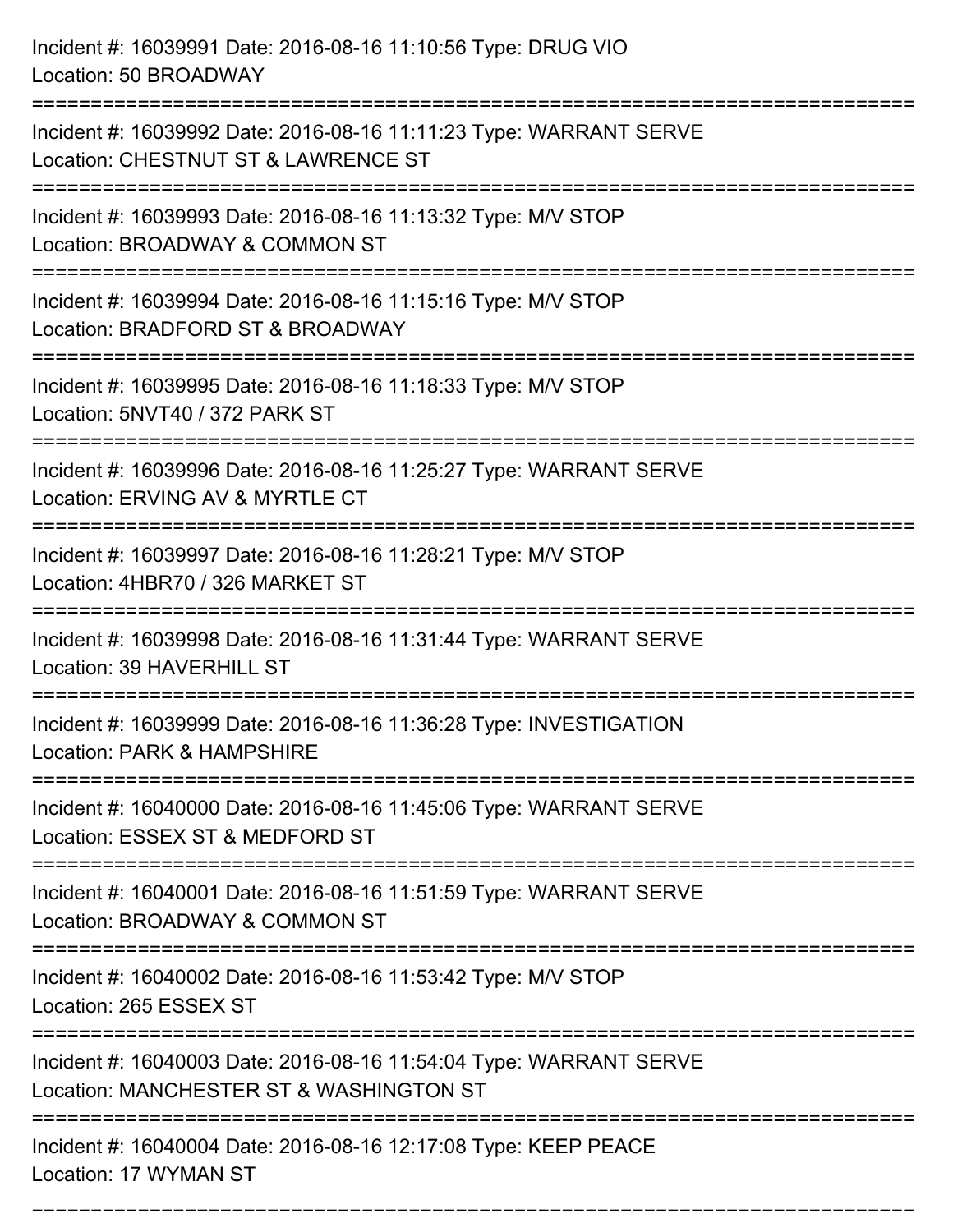| Incident #: 16040005 Date: 2016-08-16 12:18:34 Type: WARRANT SERVE<br>Location: 13 THORNTON AV         |
|--------------------------------------------------------------------------------------------------------|
| Incident #: 16040006 Date: 2016-08-16 12:20:27 Type: DRUG VIO<br>Location: AMES ST & OHIO AV           |
| Incident #: 16040007 Date: 2016-08-16 12:31:27 Type: COURT DOC SERVE<br>Location: 103 MAY ST           |
| Incident #: 16040008 Date: 2016-08-16 12:35:30 Type: PARK & WALK<br>Location: BRADFORD ST & BROADWAY   |
| Incident #: 16040009 Date: 2016-08-16 12:38:07 Type: DRUG VIO<br>Location: 37 EXCHANGE ST              |
| Incident #: 16040010 Date: 2016-08-16 12:41:22 Type: DRUG OVERDOSE<br>Location: 26 MARGIN ST           |
| Incident #: 16040011 Date: 2016-08-16 12:44:41 Type: LARCENY/PAST<br>Location: ANDOVER ST & DIAMOND ST |
| Incident #: 16040012 Date: 2016-08-16 12:57:17 Type: WARRANT SERVE<br>Location: 10 MAPLE ST            |
| Incident #: 16040013 Date: 2016-08-16 12:59:41 Type: MV/BLOCKING<br>Location: 66 OSGOOD ST             |
| Incident #: 16040014 Date: 2016-08-16 13:05:12 Type: WARRANT SERVE<br>Location: PARK ST & SPRUCE ST    |
| Incident #: 16040015 Date: 2016-08-16 13:13:58 Type: WARRANT SERVE<br>Location: LAWRENCE ST & MAPLE ST |
| Incident #: 16040016 Date: 2016-08-16 13:17:27 Type: NOTIFICATION<br>Location: 207 S UNION ST          |
| Incident #: 16040017 Date: 2016-08-16 13:25:49 Type: ANIMAL COMPL<br>Location: 5 E HAVERHILL ST        |
| Incident #: 16040018 Date: 2016-08-16 13:33:39 Type: SUS PERS/MV<br>Location: AMESBURY ST & COMMON ST  |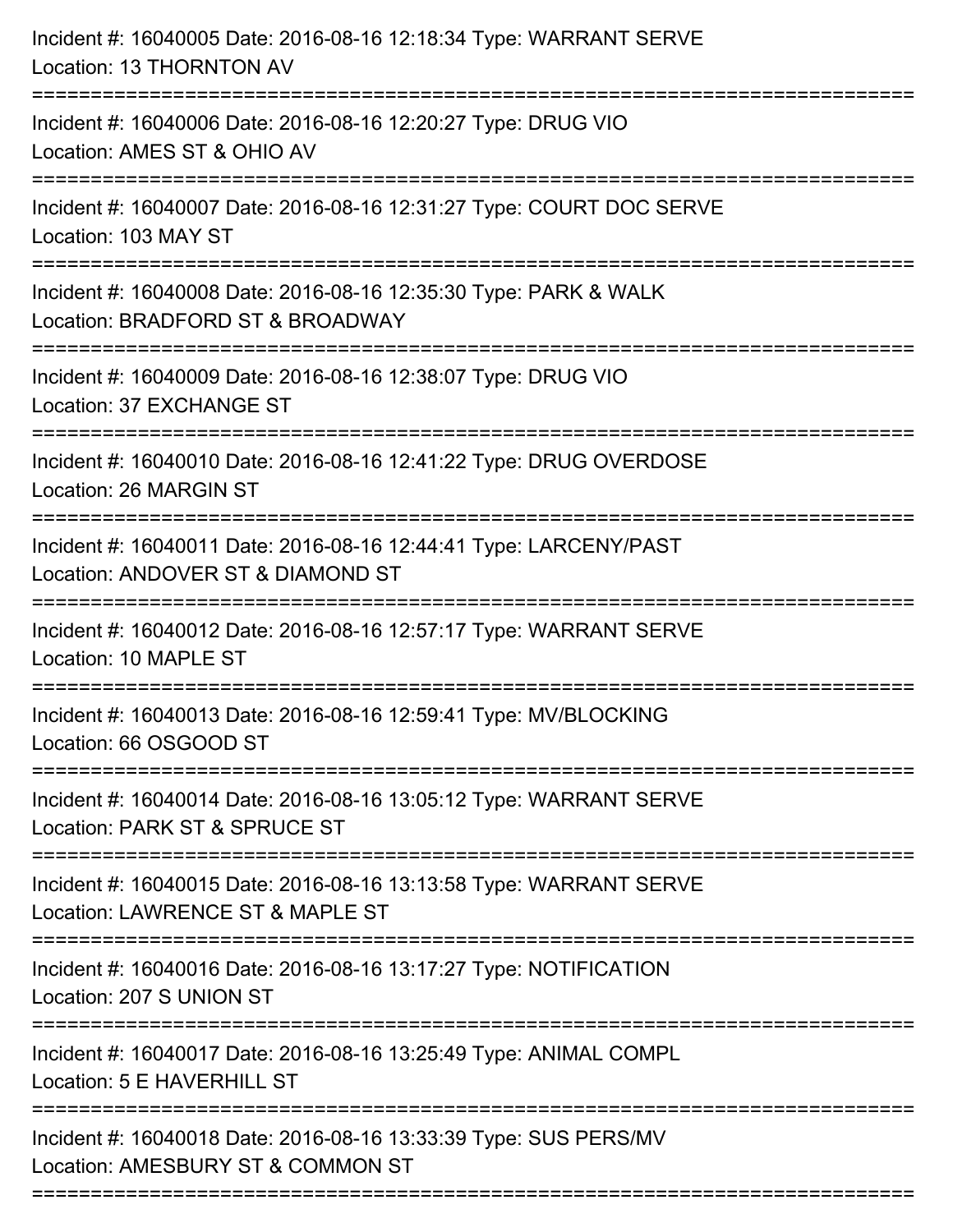Location: 375 HAVERHILL ST

| Incident #: 16040020 Date: 2016-08-16 13:45:48 Type: DRUG VIO<br>Location: 491 BROADWAY                |
|--------------------------------------------------------------------------------------------------------|
| Incident #: 16040021 Date: 2016-08-16 13:46:32 Type: M/V STOP<br>Location: 43 OAK ST                   |
| Incident #: 16040022 Date: 2016-08-16 14:00:17 Type: TOW OF M/V<br>Location: 255 ESSEX ST              |
| Incident #: 16040023 Date: 2016-08-16 14:03:21 Type: SUICIDE ATTEMPT<br>Location: 115 BERKELEY ST FL 2 |
| Incident #: 16040024 Date: 2016-08-16 14:08:46 Type: DRUG VIO<br>Location: 52 WATER ST                 |
| Incident #: 16040025 Date: 2016-08-16 14:11:07 Type: M/V STOP<br>Location: FRANKLIN ST & LOWELL ST     |
| Incident #: 16040026 Date: 2016-08-16 14:16:09 Type: SHOTS FIRED<br>Location: 13 THORNTON AV #2NDFL    |
| Incident #: 16040027 Date: 2016-08-16 14:21:08 Type: DRUG VIO<br>Location: BIG N' BEEFY / 415 BROADWAY |
| Incident #: 16040028 Date: 2016-08-16 14:47:56 Type: DRUG VIO<br>Location: ELIZABETH ST & LOWELL ST    |
| Incident #: 16040029 Date: 2016-08-16 14:52:02 Type: 209A/SERVE<br>Location: 222 ESSEX ST              |
| Incident #: 16040030 Date: 2016-08-16 15:00:23 Type: TRESPASSING<br>Location: 13 THORNTON AV           |
| Incident #: 16040031 Date: 2016-08-16 15:07:24 Type: 209A/SERVE<br>Location: 52 BROOKFIELD ST #2       |
| Incident #: 16040032 Date: 2016-08-16 15:10:35 Type: GENERAL SERV<br>Location: LOGAN ST & PROSPECT ST  |
|                                                                                                        |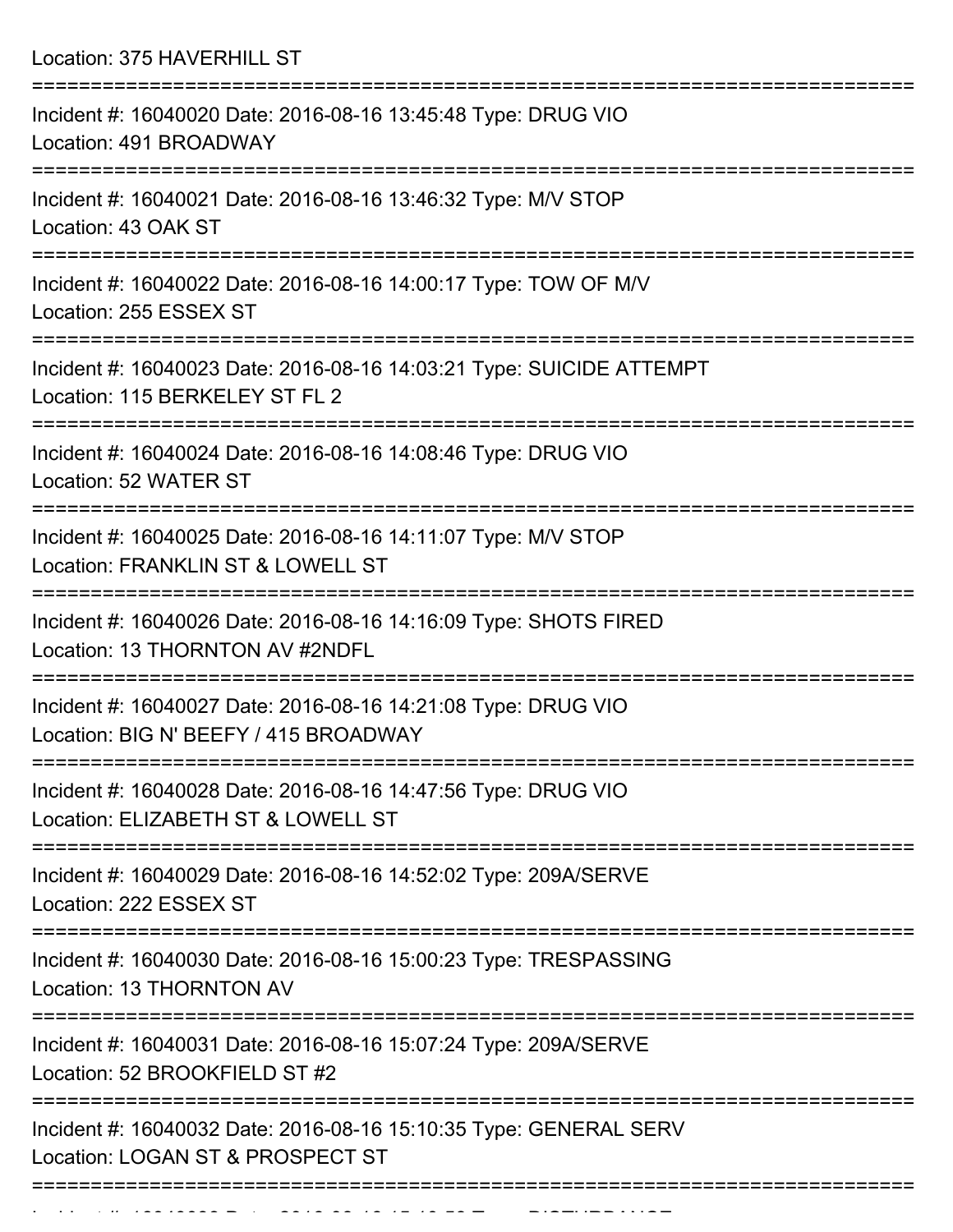Location: 12 METHUEN ST

| Incident #: 16040034 Date: 2016-08-16 15:35:47 Type: DRUG VIO<br>Location: WARD SIX CLUB / 57 SPRINGFIELD ST                |
|-----------------------------------------------------------------------------------------------------------------------------|
| =====================<br>Incident #: 16040035 Date: 2016-08-16 15:59:54 Type: MV/BLOCKING<br>Location: 101 OLIVE AV         |
| Incident #: 16040036 Date: 2016-08-16 16:01:00 Type: GENERAL SERV<br>Location: FLORAL ST & HUDSON AV                        |
| Incident #: 16040037 Date: 2016-08-16 16:07:22 Type: 209A/SERVE<br>Location: 141 AMESBURY ST #343                           |
| Incident #: 16040038 Date: 2016-08-16 16:09:59 Type: M/V STOP<br>Location: 305 ESSEX ST                                     |
| Incident #: 16040039 Date: 2016-08-16 16:11:55 Type: WARRANT SERVE<br>Location: DUNKIN DONUTS / 123 LAWRENCE                |
| Incident #: 16040040 Date: 2016-08-16 16:16:18 Type: M/V STOP<br>Location: TREMONT ST & WEST ST                             |
| Incident #: 16040041 Date: 2016-08-16 16:18:05 Type: LARCENY/PAST<br>Location: 0 S BROADWAY                                 |
| Incident #: 16040042 Date: 2016-08-16 16:21:33 Type: DISTURBANCE<br>Location: CROWN CHICKEN / 205 BROADWAY                  |
| Incident #: 16040043 Date: 2016-08-16 16:23:33 Type: ALARM/BURG<br>Location: LAWRENCE FAMILY DEVELOPMENT / 355 HAVERHILL ST |
| Incident #: 16040044 Date: 2016-08-16 16:24:12 Type: ANIMAL COMPL<br>Location: 5 E HAVERHILL ST                             |
| Incident #: 16040045 Date: 2016-08-16 16:26:41 Type: HIT & RUN M/V<br><b>Location: 316 MERRIMACK ST</b>                     |
| Incident #: 16040046 Date: 2016-08-16 16:30:29 Type: NOTIFICATION<br>Location: 201 PARK ST #1                               |
|                                                                                                                             |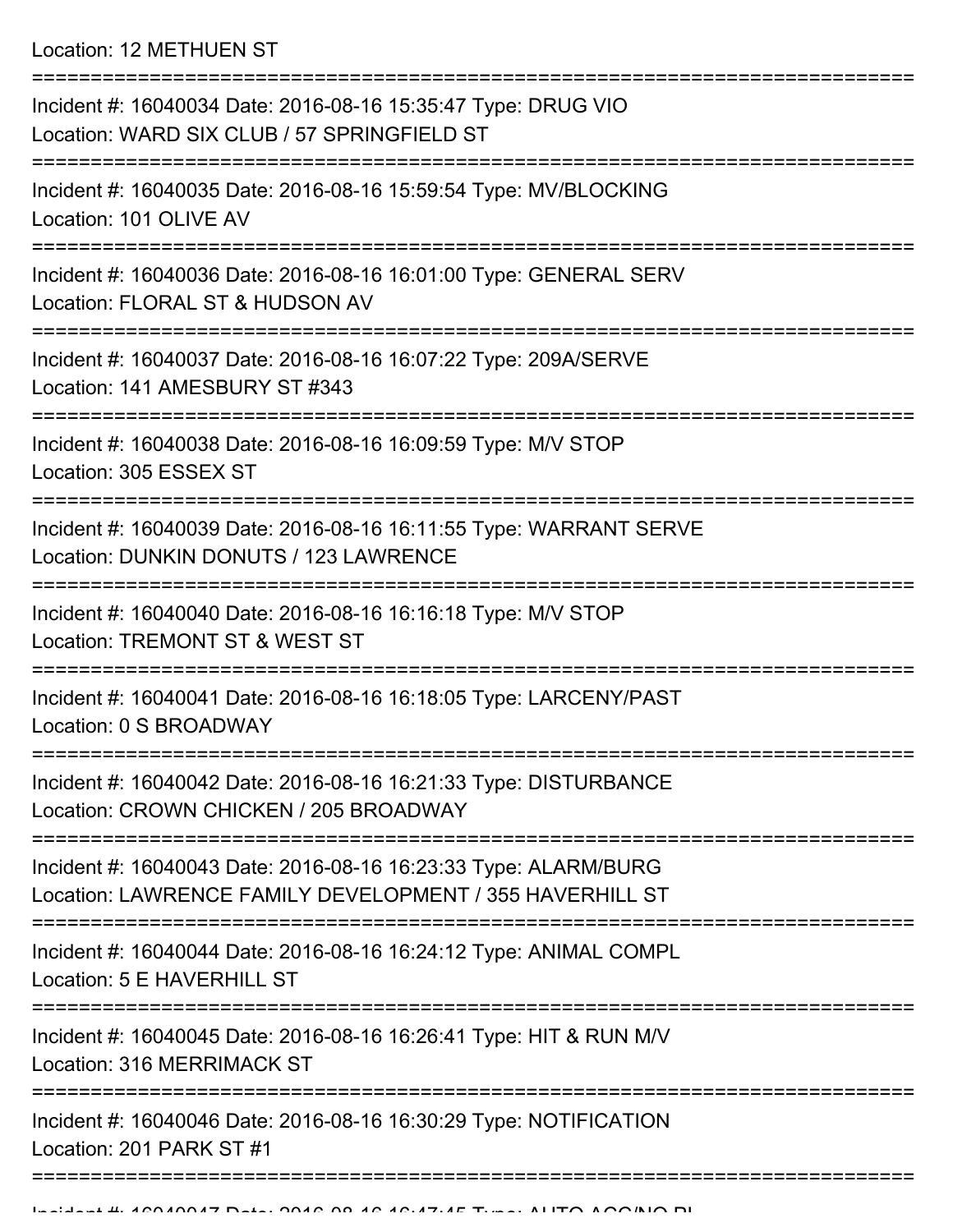| Location: 380 MERRIMACK ST                                                                                                                       |
|--------------------------------------------------------------------------------------------------------------------------------------------------|
| Incident #: 16040048 Date: 2016-08-16 16:48:12 Type: THREATS<br>Location: 2 APPLETON ST                                                          |
| Incident #: 16040049 Date: 2016-08-16 16:58:36 Type: FIGHT<br>Location: 36 BOXFORD ST FL 2                                                       |
| Incident #: 16040050 Date: 2016-08-16 17:22:10 Type: SUS PERS/MV<br>Location: ROLLINS SCHOOL / 451 HOWARD ST<br>================================ |
| Incident #: 16040051 Date: 2016-08-16 17:25:02 Type: THREATS<br>Location: LAWRENCE DISTRICT COURT / 2 APPLETON ST                                |
| Incident #: 16040053 Date: 2016-08-16 17:50:39 Type: DOMESTIC/PAST<br>Location: 37 AUBURN ST #D                                                  |
| Incident #: 16040052 Date: 2016-08-16 17:51:14 Type: M/V STOP<br>Location: CROSBY ST & S BROADWAY                                                |
| Incident #: 16040054 Date: 2016-08-16 17:54:08 Type: KEEP PEACE<br>Location: 10 GRAFTON ST                                                       |
| ==========================<br>-------------<br>Incident #: 16040055 Date: 2016-08-16 17:57:07 Type: M/V STOP<br>Location: BROADWAY & LOWELL ST   |
| ======================<br>Incident #: 16040057 Date: 2016-08-16 18:04:35 Type: AUTO ACC/NO PI<br>Location: BROADWAY & CONCORD ST                 |
| Incident #: 16040056 Date: 2016-08-16 18:05:57 Type: M/V STOP<br>Location: BROADWAY & CONCORD ST                                                 |
| Incident #: 16040059 Date: 2016-08-16 18:06:38 Type: COURT DOC SERVE<br>Location: 68 WATER ST                                                    |
| Incident #: 16040058 Date: 2016-08-16 18:07:50 Type: AUTO ACC/NO PI<br>Location: 196 BROADWAY                                                    |
| Incident #: 16040060 Date: 2016-08-16 18:11:04 Type: ALARMS<br>Location: 258 E HAVERHILL ST FL 3RD                                               |
| $Inoidont #: 40040064, Data: 2040, 00.40.4014.40, Time: TECT OF D$                                                                               |

Incident #: 16040061 Date: 2016-08-16 18:11:49 Type: TEST QED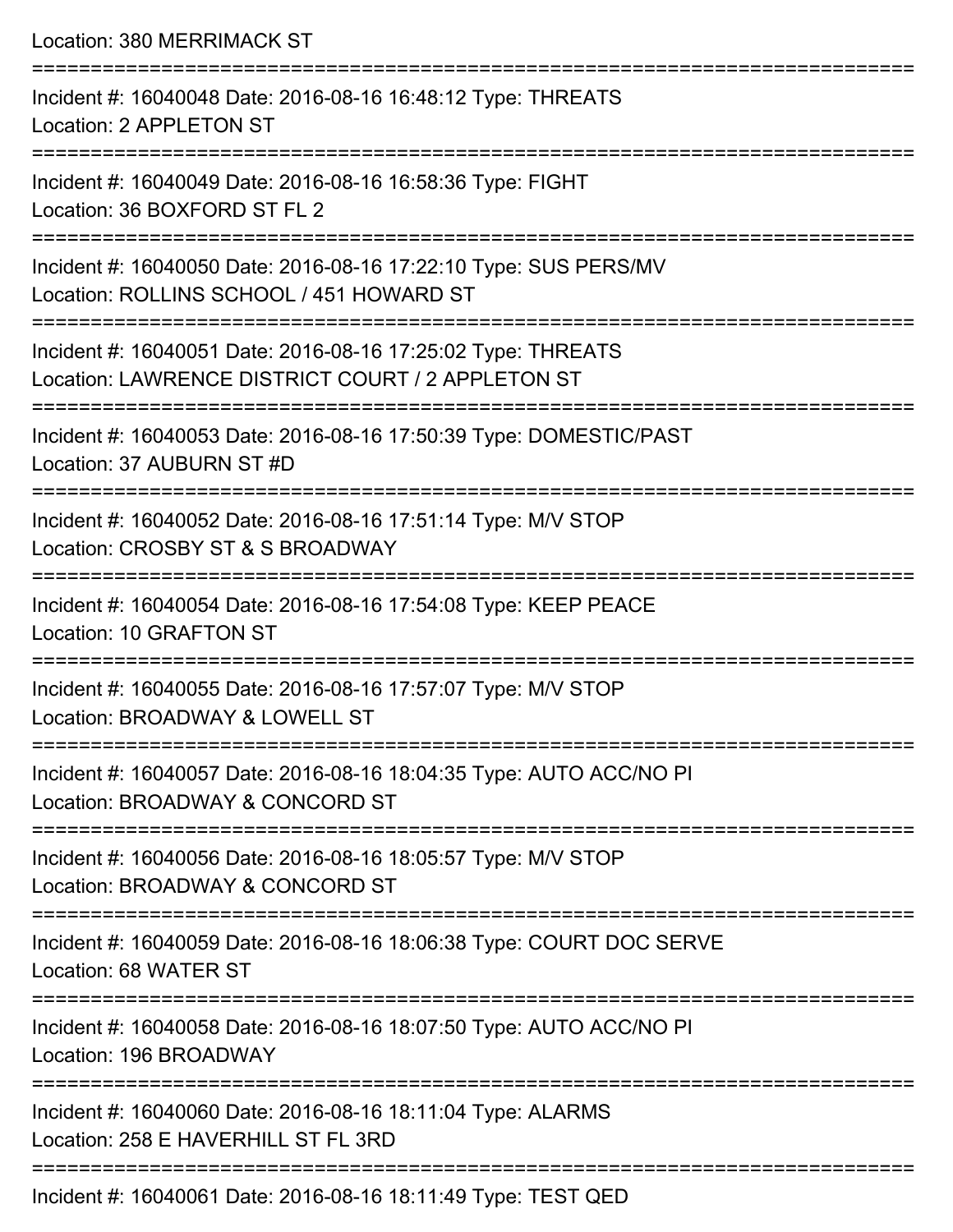| Incident #: 16040062 Date: 2016-08-16 18:25:17 Type: NOISE ORD<br>Location: AMES ST & TEXAS AV        |
|-------------------------------------------------------------------------------------------------------|
| Incident #: 16040063 Date: 2016-08-16 18:29:38 Type: M/V STOP<br>Location: FRANKLIN ST & HAVERHILL ST |
| Incident #: 16040064 Date: 2016-08-16 18:43:29 Type: ANIMAL COMPL<br>Location: AMES ST & LOWELL ST    |
| Incident #: 16040065 Date: 2016-08-16 18:54:50 Type: MAN DOWN<br>Location: 574 ESSEX ST               |
| Incident #: 16040066 Date: 2016-08-16 19:00:11 Type: A&B PAST<br><b>Location: HAMPSHIRE ST</b>        |
| Incident #: 16040067 Date: 2016-08-16 19:07:12 Type: STOLEN PROP<br>Location: 375 BROADWAY            |
| Incident #: 16040068 Date: 2016-08-16 19:30:12 Type: NOISE ORD<br>Location: 54 E HAVERHILL ST         |
| ======<br>Incident #: 16040069 Date: 2016-08-16 19:32:55 Type: ALARM/BURG<br>Location: 700 ESSEX ST   |
| Incident #: 16040070 Date: 2016-08-16 19:34:59 Type: B&E/ATTEMPY<br>Location: 10 MT VERNON TER        |
| Incident #: 16040071 Date: 2016-08-16 19:36:24 Type: ALARM/BURG<br>Location: 700 ESSEX ST             |
| Incident #: 16040072 Date: 2016-08-16 19:39:02 Type: NOISE ORD<br>Location: 54 E HAVERHILL ST         |
| Incident #: 16040073 Date: 2016-08-16 19:56:07 Type: RECOV/STOL/MV<br>Location: 20 KNOX ST            |
| Incident #: 16040074 Date: 2016-08-16 20:08:25 Type: ALARM/BURG<br>Location: 379 HAMPSHIRE ST         |
| Incident #: 16040075 Date: 2016-08-16 20:24:54 Type: M/V STOP                                         |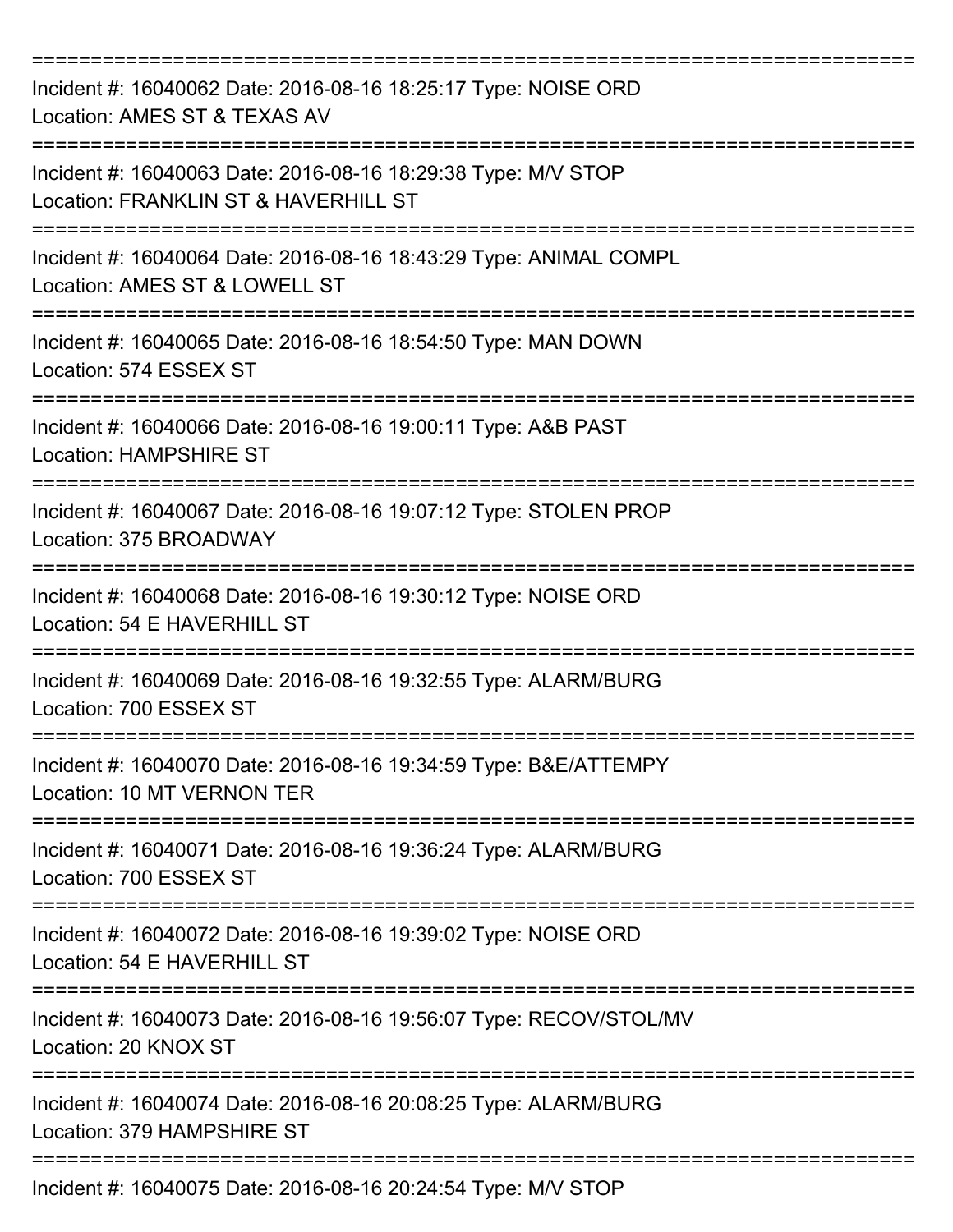| Incident #: 16040076 Date: 2016-08-16 20:25:36 Type: MV/BLOCKING<br>Location: 21 FERRY ST                          |
|--------------------------------------------------------------------------------------------------------------------|
| Incident #: 16040077 Date: 2016-08-16 20:33:23 Type: SUS PERS/MV<br>Location: 19 LENOX CIR                         |
| Incident #: 16040078 Date: 2016-08-16 20:50:48 Type: E911 HANGUP<br>Location: 460 LOWELL ST                        |
| Incident #: 16040079 Date: 2016-08-16 21:00:42 Type: NOISE ORD<br>Location: HAFFNER'S GAS STATION / 69 PARKER ST   |
| Incident #: 16040080 Date: 2016-08-16 21:05:23 Type: ALARM OF FIRE<br>Location: 61 ARLINGTON ST #3                 |
| Incident #: 16040081 Date: 2016-08-16 21:08:56 Type: ALARM/BURG<br>Location: PARTHUM SCHOOL / 255 E HAVERHILL ST   |
| Incident #: 16040082 Date: 2016-08-16 21:38:47 Type: DRUG OVERDOSE<br>Location: BELLESINI ACADEMY / 90 BRADFORD ST |
| Incident #: 16040083 Date: 2016-08-16 22:05:51 Type: TRESPASSING<br><b>Location: INMAN ST</b>                      |
| Incident #: 16040084 Date: 2016-08-16 22:11:27 Type: M/V STOP<br>Location: LAFAYETTE AV & S BROADWAY               |
| Incident #: 16040085 Date: 2016-08-16 22:25:48 Type: ALARM/BURG<br>Location: 101 AMESBURY ST                       |
| Incident #: 16040087 Date: 2016-08-16 22:31:55 Type: MEDIC SUPPORT<br>Location: 45 SWAN ST FL 2                    |
| Incident #: 16040086 Date: 2016-08-16 22:32:37 Type: M/V STOP<br>Location: BROADWAY & METHUEN ST                   |
| Incident #: 16040088 Date: 2016-08-16 22:35:34 Type: M/V STOP<br>Location: BROADWAY & ESSEX ST                     |
| Incident #: 16040089 Date: 2016-08-16 22:41:37 Type: SUS PERS/MV                                                   |

 $L$